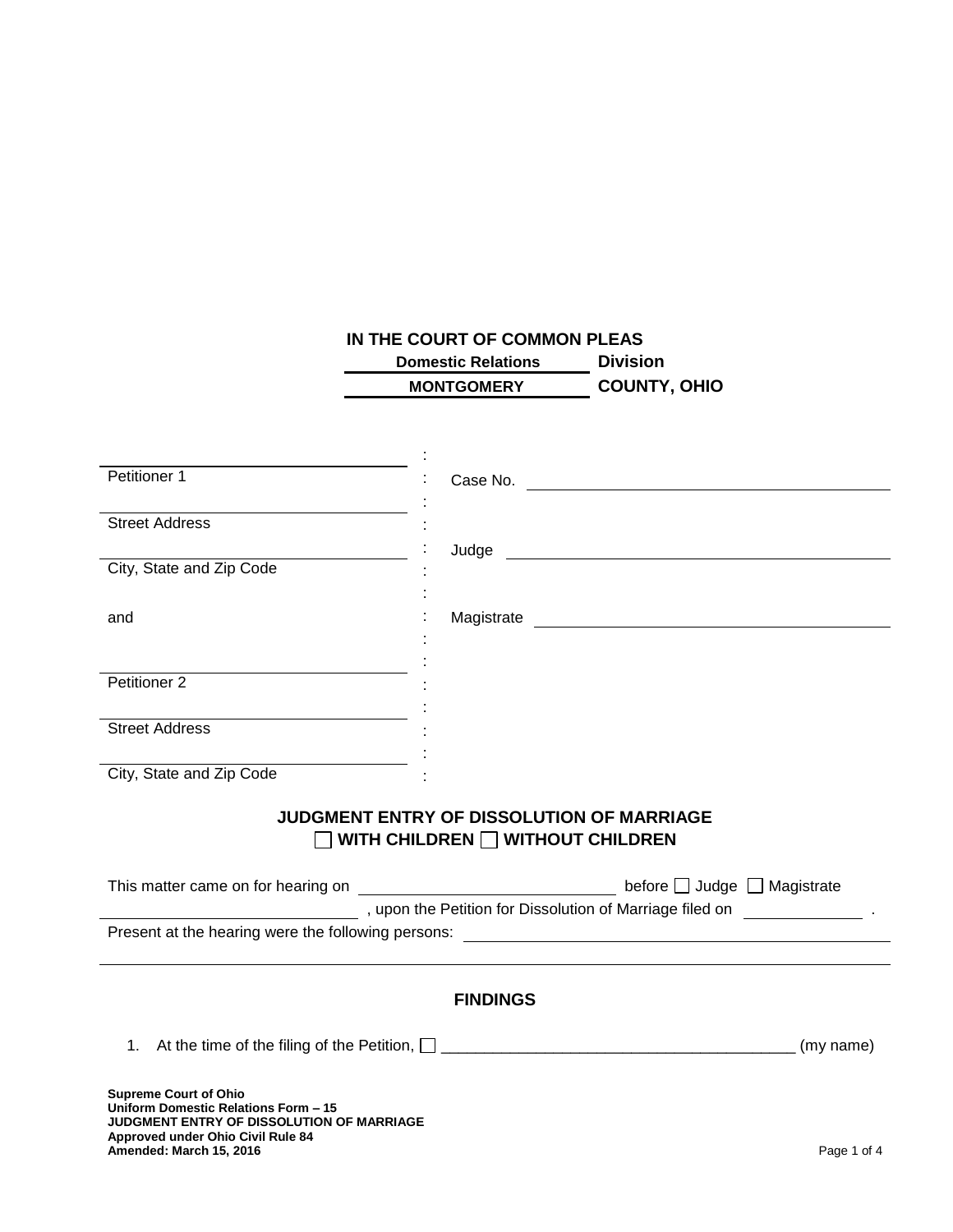de all the spouse's name)  $\Box$  Both parties was/were a) resident(s) of the State of Ohio for at least six months. 2.  $\Box$  (my name)  $(my)$  Spouse's name)  $\Box$  Both parties was/were (a) resident(s) of  $\Box$  County for at least 90 days immediately before the filing of the Petition. 3. The parties were married to one another on \_\_\_\_\_\_\_\_\_\_\_\_\_\_\_\_\_\_\_\_\_\_\_\_(date of marriage) in  $\frac{1}{\sqrt{1-\frac{1}{\sqrt{1-\frac{1}{\sqrt{1-\frac{1}{\sqrt{1-\frac{1}{\sqrt{1-\frac{1}{\sqrt{1-\frac{1}{\sqrt{1-\frac{1}{\sqrt{1-\frac{1}{\sqrt{1-\frac{1}{\sqrt{1-\frac{1}{\sqrt{1-\frac{1}{\sqrt{1-\frac{1}{\sqrt{1-\frac{1}{\sqrt{1-\frac{1}{\sqrt{1-\frac{1}{\sqrt{1-\frac{1}{\sqrt{1-\frac{1}{\sqrt{1-\frac{1}{\sqrt{1-\frac{1}{\sqrt{1-\frac{1}{\sqrt{1-\frac{1}{\sqrt{1-\frac{1}{\sqrt{1-\frac{1}{\sqrt{1-\frac{1$ 4. Check all that apply regarding child(ren): There is/are no child(ren) expected from this marriage or relationship.  $\Box$  There is/are child(ren) expected from this marriage or relationship and the approximate due date is: \_\_\_\_\_\_\_\_\_\_\_\_\_\_\_\_.  $\Box$  There is/are no child(ren) from this marriage or relationship.  $\Box$  The parties are parents of \_\_\_\_\_\_\_\_\_\_\_\_\_(number) child(ren) from the marriage or relationship. Of the child(ren), \_\_\_\_\_\_\_\_\_\_ (number) is/are now emancipated adult(s) and not under any disability. The following \_\_\_\_\_\_\_\_\_\_ (number) child(ren) is/are minor child(ren) and/or mentally or physically disabled and incapable of supporting or maintaining themselves (name and date of birth of each child): **Name of Child Date of Birth** \_\_\_\_\_\_\_\_\_\_\_\_\_\_\_\_\_\_\_\_\_\_\_\_(other parent's name) is not the parent of the following child(ren) who was/were born during the marriage (name and date of birth of each child): \_\_\_\_\_\_\_\_\_\_\_\_\_(other parent's name) is not the parent of the following child(ren) who was/were born during the marriage (name and date of birth of each child): 5. The following child(ren) of this marriage or relationship is/are subject to a custody or parenting order in a different Court proceeding (name of each child with the Court that has issued the custody or parenting order): 6. Petitioner requests to be restored to the former name of:

**Supreme Court of Ohio Uniform Domestic Relations Form – 15 JUDGMENT ENTRY OF DISSOLUTION OF MARRIAGE Approved under Ohio Civil Rule 84 Amended: March 15, 2016** Page 2 of 4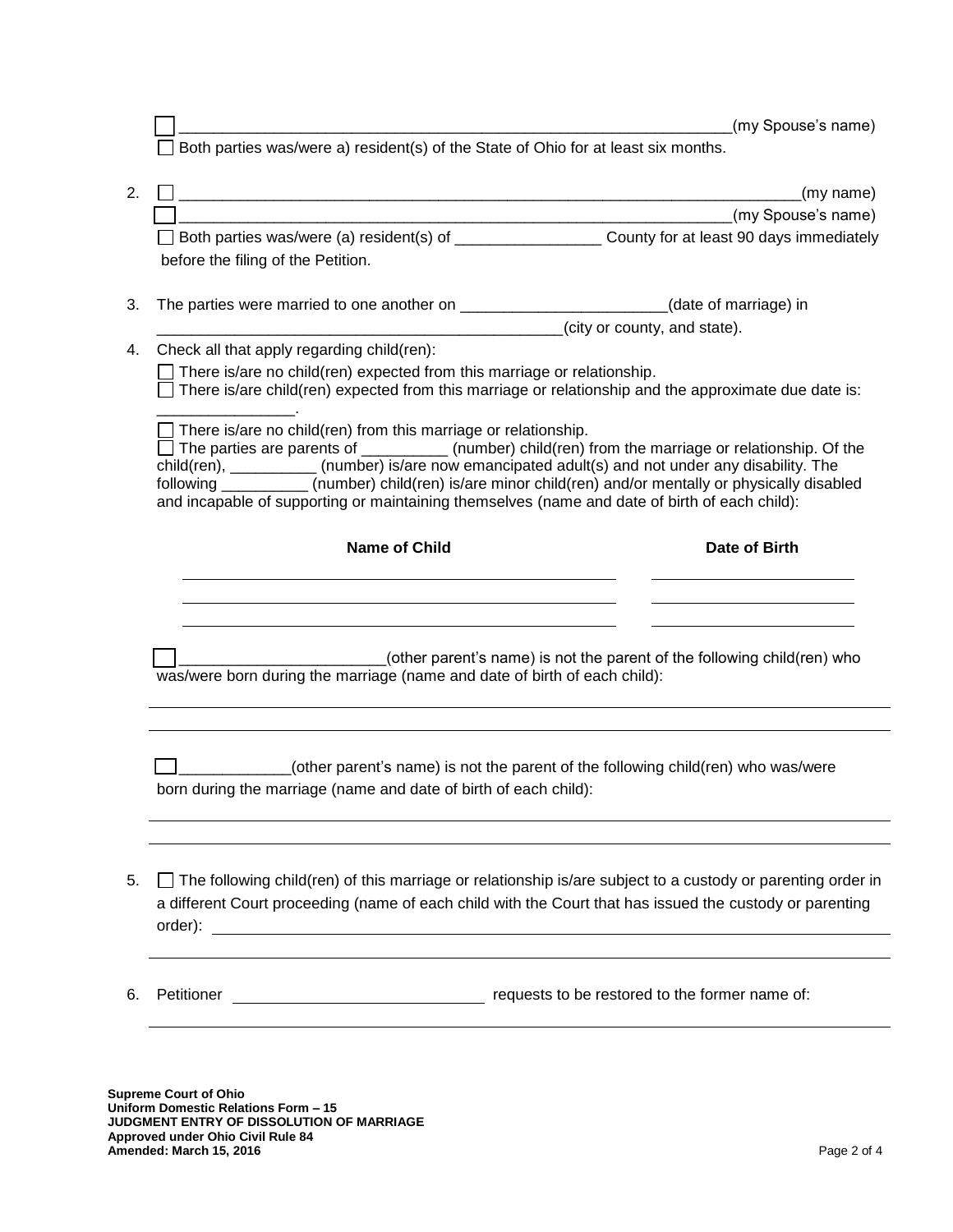- 7. The parties personally appeared before this Court, and more than 30 and less than 90 days have elapsed after the filing of the Petition.
- 8. Upon examination under oath, the parties acknowledge that they have agreed on the  $\Box$  Shared Parenting Plan or  $\Box$  Parenting Plan for their child(ren), which they believe to be in their best interests. The Court's adoption of the Plan is in the best interests of the child(ren).
- 9. Upon examination under oath, the parties acknowledge that they voluntarily entered into a Separation Agreement, attached and incorporated in the Petition,  $\Box$  as modified on and the parties are satisfied with the terms of the Separation Agreement and Plan and fully understand the same. Each Petitioner desires to have the marriage dissolved, and the Separation Agreement approved by the Court.

## **JUDGMENT**

Based upon the findings set out above, it is, therefore, **ORDERED, ADJUDGED, and DECREED** that:

#### **FIRST: DISSOLUTION GRANTED**

| The dissolution of marriage is granted. The Court approves the $\Box$ Separation Agreement                              |
|-------------------------------------------------------------------------------------------------------------------------|
| □ Amended Separation Agreement □ Shared Parenting Plan □ Amended Shared Parenting Plan or                               |
| □ Parenting Plan □ Amended Parenting Plan as submitted and releases the parties from the obligations of                 |
| their marriage except as set out in the attached $\Box$ Agreement and $\Box$ Plan, which is incorporated in this entry. |

The parties shall fulfill each and every obligation imposed by the  $\Box$  Agreement and  $\Box$  Plan as submitted and modified, if applicable. The Plan is approved and this entry shall constitute a Parenting Decree under R.C. 3109.04(D).

| <b>SECOND: NAME</b> |                    |
|---------------------|--------------------|
| Petitioner          | is restored to the |
| prior name of:      |                    |

**THIRD: OTHER**

### **FOURTH: COURT COSTS**

Court costs shall be (select one):

 $\Box$  Taxed to the deposit. Court costs due above the deposit shall be paid as follows:

**Supreme Court of Ohio Uniform Domestic Relations Form – 15 JUDGMENT ENTRY OF DISSOLUTION OF MARRIAGE Approved under Ohio Civil Rule 84 Amended: March 15, 2016** Page 3 of 4